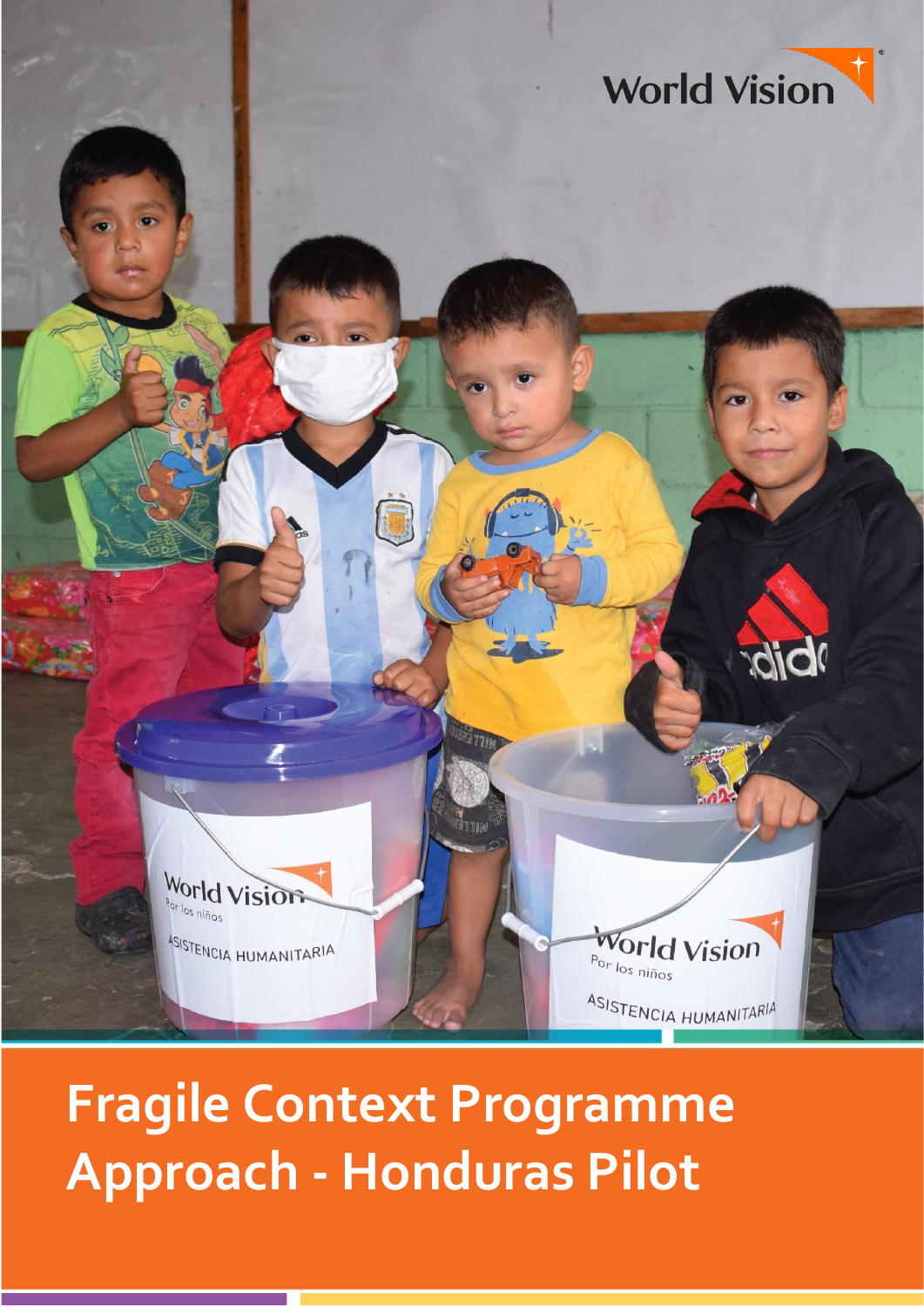# **FRAGILE CONTEXT PROGRAMME APPROACH – HONDURAS PILOT**



As part of World Vision's Our Promise strategy, the organisation has made it a priority to deepen our commitment to reach the most vulnerable children and families living in the world's most difficult and dangerous places. The Fragile Context Programme Approach (FCPA) is World Vision's innovative approach to allow those children, families and communities not only to survive, but also to adapt and recover, and ultimately to thrive and build a future. In June of 2019, a pilot FCPA initiative was undertaken in six urban communities of San Pedro Sula, Honduras.

*"Our experience teaches usthatto work successfully in this complex environmentrequiresflexibility and new approaches. The FCPA has allowed us to do that. In only three years, it has allowed us to raise almost \$7 million and to carry out programmes benefitting 500,000 children, all in the wake of back to back hurricanes and in the midst of a pandemic." ~Jorge Aliano, Director, WV Guatemala and Honduras*

# **The Context**

Located in the Sula Valley in the northwest region of Honduras, the municipality of San Pedro Sula is an urban area largely affected by poverty, inequality and violence. The municipality's homicide rate is one of the highest in a country which has one ofthe highestrates in theWorld.Gang activity is prevalent, with six gangs operating in communities, sowing fear and instability. Limited access to basic health services, education, public services and economic opportunities all affect the quality of life. The region also is vulnerable to tropical storms and hurricanes, resulting in landslides, floods, road closures, loss of crops and the displacement of people.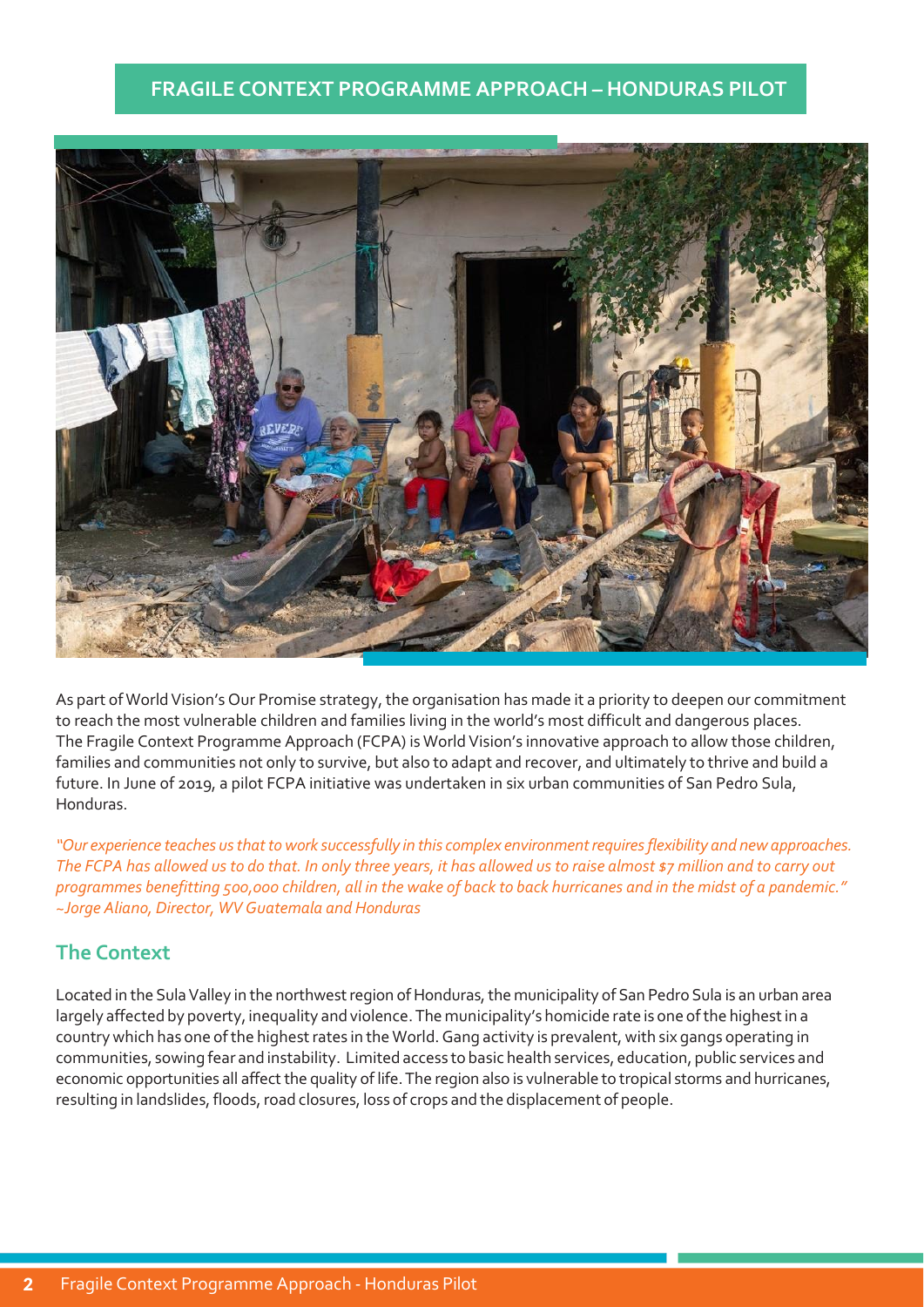# **The FCPADifference**

*"The monitoring of context indicators is of utmost importance, since it reflects on the dashboards the indicators that allow timely decision-making based on the changes registered in the context, and allows adjusting the plans and budgets of the programmatic actions." ~FCPA CHR Pilots Lessons Learned*

The FCPA provides data on context changes in real-time via a visual dashboard analysis allowing both staff and donors to see and record changes as they happen. Using those context monitoring tools, programme teams tracked changes (both positive and negative) in the local situation to obtain a current, accurate picture of the operating



environment. The information gathered allows World Vision to seamless adapt programming to rapidly respond to fluctuations in the local situation. In Honduras, five notable climactic, political, economic and social changes were identified relating to impacts of two hurricanes, urban violence, corruption, and the ongoing pandemic, resulting in two adaptations to planned programme activities.

When the ETA and IOTA hurricanes caused landslides, floods, loss of crops and displacement of people from their homes, World Vision adapted its programming and implemented an emergency response plan to provide desperately needed humanitarian assistance.

When the impacts of the hurricanes further weakened the economy, already ravaged by the COVID-19 pandemic and related shutdowns that resulted in increased vulnerabilities as families lost their sources of income, programming was adapted to support economic stability, including by establishing savings groups for transformation.

As violence and common crimes increased in the wake of the hurricanes and the ongoing pandemic, programmes were adapted to more deeply engage leaders, communities and youth to build social cohesion and contribute to the well-being and protection of children.

"The church is one of World Vision's key partners in the community and they help with context monitoring, providing *insight on changes. They understand the differentindicators atthe neighbourhood level – for example,smallmarkets* closing early or houses being left abandoned after people flee gang activity. They share this information with World Vision *and it can be used to adapt programmes and,for example, add peacebuilding activities with the church." ~Karen Ramos, Director of Country Programming and Advocacy, WV Honduras(manager of the FCPA pilot)*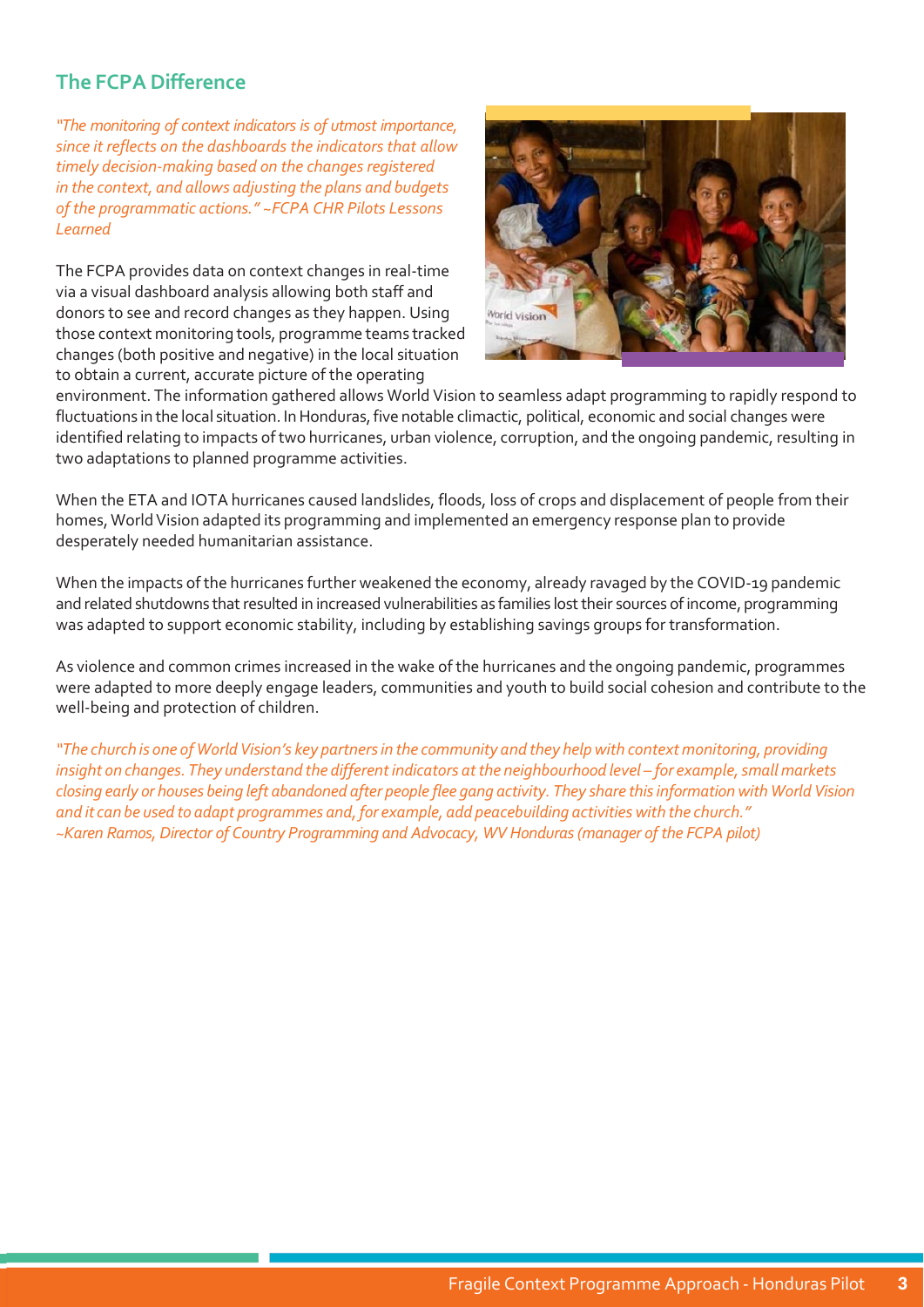### **Changes** in **Context** recorded

| # of changes in context | 5 changes in context were recorded |            |  |  |  |
|-------------------------|------------------------------------|------------|--|--|--|
| Project change          | None                               | Adjustment |  |  |  |
| # of changes in project |                                    |            |  |  |  |

## **Overview of outputs impacted by changes in context**

| % of outputs impacted         | 100% of outputs impacted by changes in context |             |     |         |      |  |
|-------------------------------|------------------------------------------------|-------------|-----|---------|------|--|
| # of outputs impacted overall | 8 outputs impacted by changes in context       |             |     |         |      |  |
| Level of disruption           | Pos. Low                                       | <b>None</b> | Low | Medium  | High |  |
| # of outputs impacted         | O                                              | O           | 6   | $\circ$ | 2    |  |

# **The Results to Date**

Using the information gathered from the context monitoring process, the World Vision programme team adapted project interventions and adjusted resources so that:

#### **Immediate needs of the population were met:**

• Emergency assistance was provided to 28,537 children and family members affected by the tropical storms ETA and IOTA. Assistance included food vouchers and cash transfers to meet families' basic needs, educational booklets for children, hygiene kits, care kits for babies under the age of five, blankets, water filters and clothing.

## **Stability was built and capacity to adapt was enhanced:**

- A total of 62 leaders in 4 child well-being committees were engaged in their communities to ensure the protection of children.
- Seven savings groups were established, with the participation of 151 people, enabling them to better provide for their families' futures.
- Six recreational sports teams were established to strengthen life skills and promote confidence in children and youth.

## **Risks and drivers of fragility were mitigated:**

- A total of 78 municipal and community leaders, civil society representatives and community-based organizations were engaged to work together for the well-being of children.
- Some 237 children were engaged in peace clubs to build social-cohesion in their communities.

*"The FCPA represents a change in mindset for our way of planning and designing programmes. With the FCPA we have scenario planning, we monitor the changes in context, and can quickly change programming. We have the flexibility to adjust and adapt programme implementation when scenarios change. This is the main difference from other approaches. The flexibility gives us the ability to do something when it is necessary, not too late, and not to do things that are not related to the current context." ~Karen Ramos, Director of Country Programming and Advocacy, WV Honduras(manager of the FCPA pilot in San Pedro Sula)*